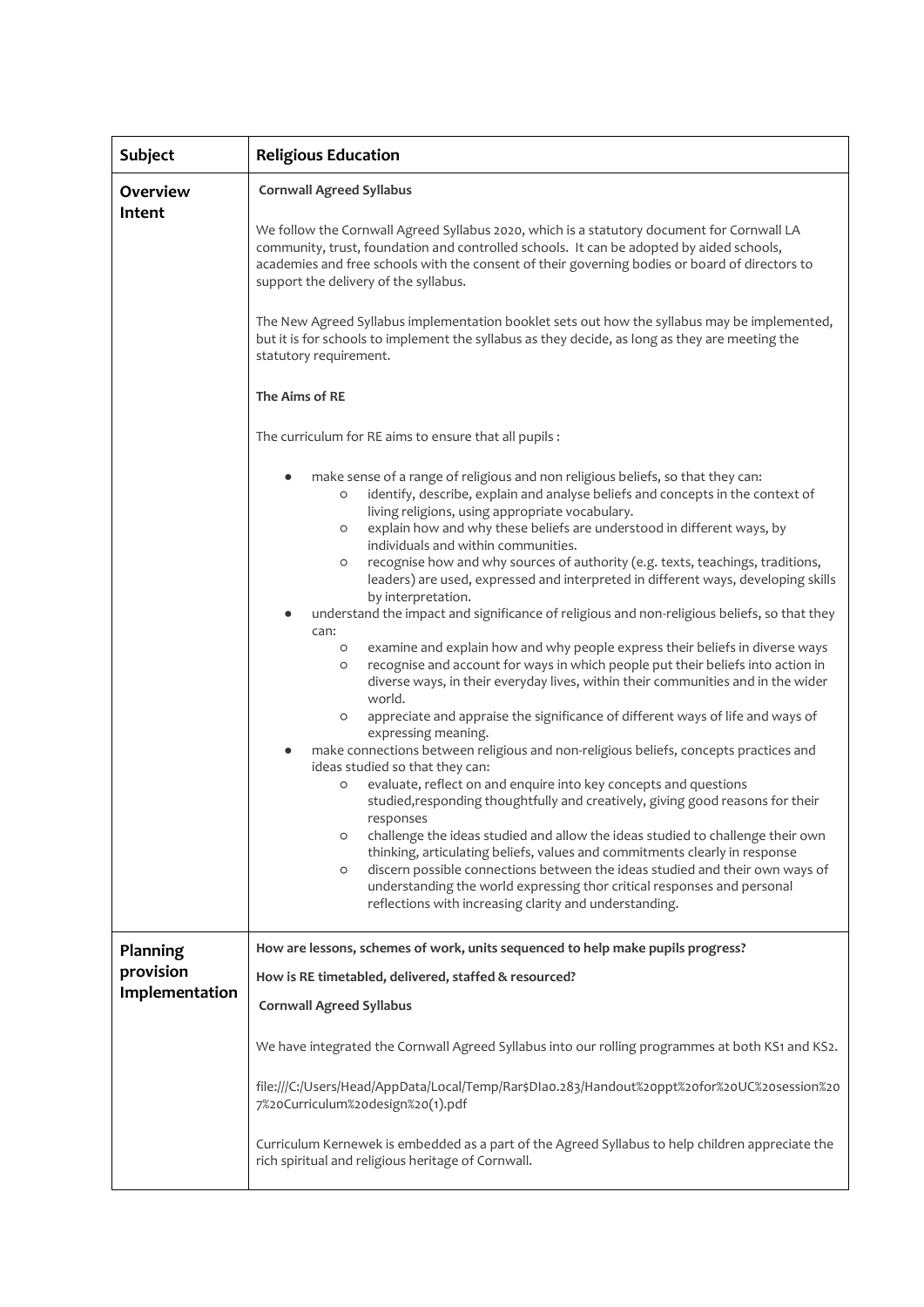|                                              | <b>Understanding Christianity</b>                                                                                                                                                                                                                                                                                                                                                                                                                               |  |  |  |
|----------------------------------------------|-----------------------------------------------------------------------------------------------------------------------------------------------------------------------------------------------------------------------------------------------------------------------------------------------------------------------------------------------------------------------------------------------------------------------------------------------------------------|--|--|--|
|                                              | We have begun to use Understanding Christianity's approach to teaching about Christianity. It<br>builds up pupils' encounters with these core concepts through biblical texts, placing the texts and<br>concepts within the wider Bible story. Each unit addresses a concept, through some key questions,<br>exploring core Bible texts, their impact for Christians, and possible implications for pupils. Each unit<br>incorporates the three elements below: |  |  |  |
|                                              | Making sense of the text: developing pupils' skills of reading and interpretation; understanding<br>how Christians interpret, handle and use biblical texts; making sense of the meanings of texts for<br>Christians.                                                                                                                                                                                                                                           |  |  |  |
|                                              | Understanding the impact: examining ways in which Christians respond to biblical texts and<br>teachings, and how they put their beliefs into action in diverse ways within the Christian community<br>and in the world.                                                                                                                                                                                                                                         |  |  |  |
|                                              | Making connections: evaluating, reflecting on and connecting the texts and concepts studied, and<br>discerning possible connections between these and pupils' own lives and ways of understanding<br>the world.                                                                                                                                                                                                                                                 |  |  |  |
|                                              | RE in the community                                                                                                                                                                                                                                                                                                                                                                                                                                             |  |  |  |
|                                              | We enjjoy close links with our local church, enjoying attending services there for Harvest and<br>Christmas. More so, we enjoy fortnightly visits from our local 'Open the book' team who reenact<br>bible stories interactively for the whole school.                                                                                                                                                                                                          |  |  |  |
|                                              | https://ltlre.org/                                                                                                                                                                                                                                                                                                                                                                                                                                              |  |  |  |
|                                              |                                                                                                                                                                                                                                                                                                                                                                                                                                                                 |  |  |  |
| <b>Example of</b><br>sequence of<br>learning | How does RE build on prior knowledge & understanding?<br>A coherent long term plan where pupils get plenty of opportunities to revisit and recall previous<br>learning.<br>RE is taught discreetly on a weekly basis, as whole days & theme weeks, in a cross curricular way<br>and on it's own.<br>Ks1- Big question 'What places are special and why?'                                                                                                        |  |  |  |
|                                              | lesson 1 visit a virtual church/real church-before visiting use post its to explore what they know<br>already                                                                                                                                                                                                                                                                                                                                                   |  |  |  |
|                                              | lesson 2 make a 3D church (DT link)<br>lesson3 compare church to other places of worship e.g. synagogue & mosque-use animated<br>template-what is similar & different?                                                                                                                                                                                                                                                                                          |  |  |  |
|                                              | Ks2-Big question 'What makes some places sacred to believers?'<br>lesson 1 - Share clip (My life my religion clip) 'Journey to Hajj' & discuss                                                                                                                                                                                                                                                                                                                  |  |  |  |
|                                              | lesson 2 - 5 Pillars of Islam<br>Lesson 3- Connection with their own lives/rules/religion/links to other world religions                                                                                                                                                                                                                                                                                                                                        |  |  |  |
| Assessment<br>Impact                         | Focus on RE objective<br>use End of Phase outcomes                                                                                                                                                                                                                                                                                                                                                                                                              |  |  |  |
|                                              | Opening 'big question'/post-its & same question end of task-compare<br>cold & hot task<br>The best thing I did in this unit                                                                                                                                                                                                                                                                                                                                     |  |  |  |
|                                              | <b>Medium term assessments</b><br>Pupils will be assessed formatively within a unit using a format similar to this-                                                                                                                                                                                                                                                                                                                                             |  |  |  |
|                                              |                                                                                                                                                                                                                                                                                                                                                                                                                                                                 |  |  |  |
|                                              |                                                                                                                                                                                                                                                                                                                                                                                                                                                                 |  |  |  |
|                                              |                                                                                                                                                                                                                                                                                                                                                                                                                                                                 |  |  |  |